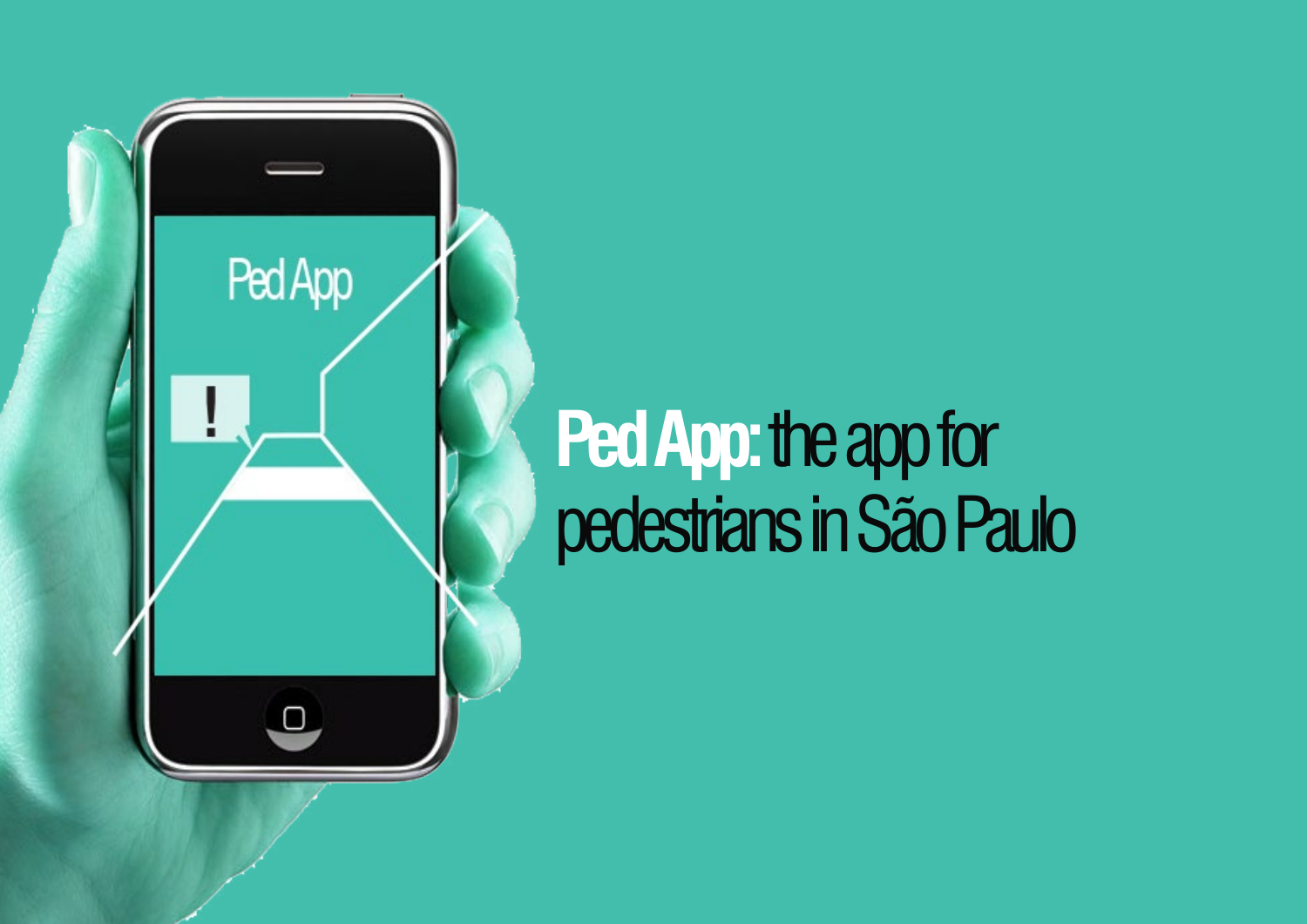**PedApp:** Report

**Topic:** Study de opportunity of creating an App that would help pedestrians move around São Paulo – and which would help the city to maintain sidewalks. This would happen by:

**a.** Having a system through which people can share info on sidewalk conditions, and City Planning agency can get first-hand updates. This should create a strategy for sidewalks upgrading, by establishing priorities and unveiling places where sidewalks are most used and needed;

**b.** An interactive map would show best routs based on community input and those which have the largest numbers of 'complaints'. Best routs could be also suggested based on previous 'walkability' studies of the city, which should consider "sidewalks characteristics", such as width, adjacent land use, proximity to transit, presence of street trees and urban furniture.

PedApp should be capable of measuring distances and time, encouraging people to walk instead of taking cars – or even public transport.

**What I learned:** PedApp could be an important tool to help create strategies on how to 'measure' sidewalks quality in São Paulo, identifying priorities for upgrading these spaces, and explore techniques of public engagement. This tool could be a bottom-up  $+$ top-down built map, since it could be updated by both community and the City. It could work as a surveillance, or supervision, tool where all stakeholders could demand and follow-up on city works. It is important to acknowledge that PedApp should also be something more than just an App for smart phones: it could be possibly placed in public spaces such as bus and subways stations and accessible by home computers, so it could be a true inclusive platform.

#### **Where:** São Paulo, Brazil

**Why São Paulo?** Recent survey in São Paulo (Origin-Destination, 2007) shows that 30% of all commutes in the city are done walking – other 30% by public transport and 30% on private vehicles. Detailed data on this shows that most walks are done to school – meaning children have to deal with our sidewalks daily – and also suggests that short trips done by bus or cars could be replaced by foot transit, if sidewalks are attractive.

Sidewalks conditions in São Paulo are really below acceptable and since so many people walk, the city should be investing more on this type of transport (most investments are done on road network and public transport). The current system for placing complaints about sidewalks is done through telephone and doesn't seem to be very effective.

Also, this is a very special moment for bringing this issue up: there's current a debate in the Municipality on who should be taking care of sidewalks, property owners or the City. Considering that 30% trips are done by foot (and thinking about how much investment is done on public transport and roads improvements) I believe the Municipality should be responsible for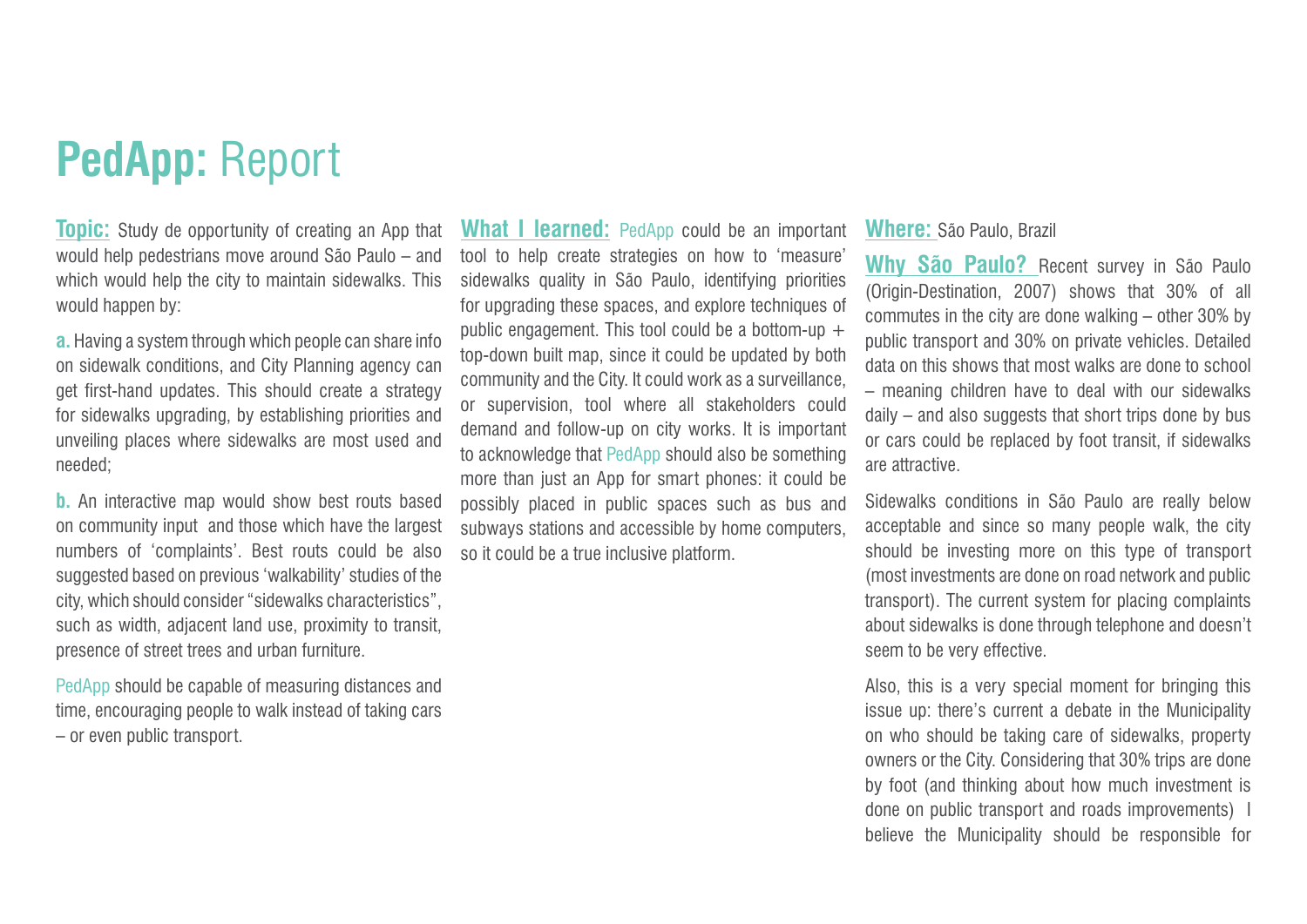

implementing new standards and upgrading existing sidewalks, since it should be a comprehensive effort. Properties' owners could help maintain these places, which would instantly become of their interest: better sidewalks increase property values and enhance business.



**Who:** For the development of the project I have engaged with local designers, through informal interviews/survey and with the general public that engaged with my StreetSeen survey: http://streetseen. osu.edu/studies/walkability-study-sao-paulo/vote. From these conversations I identified the eminent need of improving sidewalks in the city as well as some common characteristics among successful and notsuccessful spaces.

also engaged with the public service for reporting sidewalks conditions, so I could learn about how the system works now. By dialing 156 and after informing my personal information (name, ID number, home address) I finally filled a complaint about a specific sidewalk that does not respect minimum ADA requirements. The City sends the report to the local district authority, which has up to 40 days to give me a position about this issue – although I would have to call back to follow-up. It seems that the system would be more effective if the communication platform was more interactive and attractive, allowing all citizens to followup with all filled complaints. Also, 40 days seems like a very long time, and this might discourage people to engage with the system.

### **How:**

**Data Analysis:** I've collected a series of GIS data that would be useful for building a "base map" used in PedApp. It would be developed through a series of city data related to sidewalks: buildings and land use, transit stops, density, type of road, location of main amenities such as public services, community spaces, parks, etc. This information would be needed for a first assessment of sidewalks conditions and speculation on best routs for walking. This is the departure point for PedApp.

**Design:** I've speculated on the design and performance of this platform and believe that PedApp should be structured as follows:

**a. Base map:** Similar to GoogleMap, the PedApp Map would have information on roads, transits, land use, public services, etc, to serve as a base map for walkability suggestions. When asked for a specific rout from A to B, PedApp would consider this information for suggesting a walkable and pleasant path;

**b. Interactive App:** This map would then be available through a cell phone app (and through totems in public spaces and website, for those who do not have smart

StreetSeen Survey: Example of a walkable sidewalk in São Paulo and of two that could be improved by PedApp